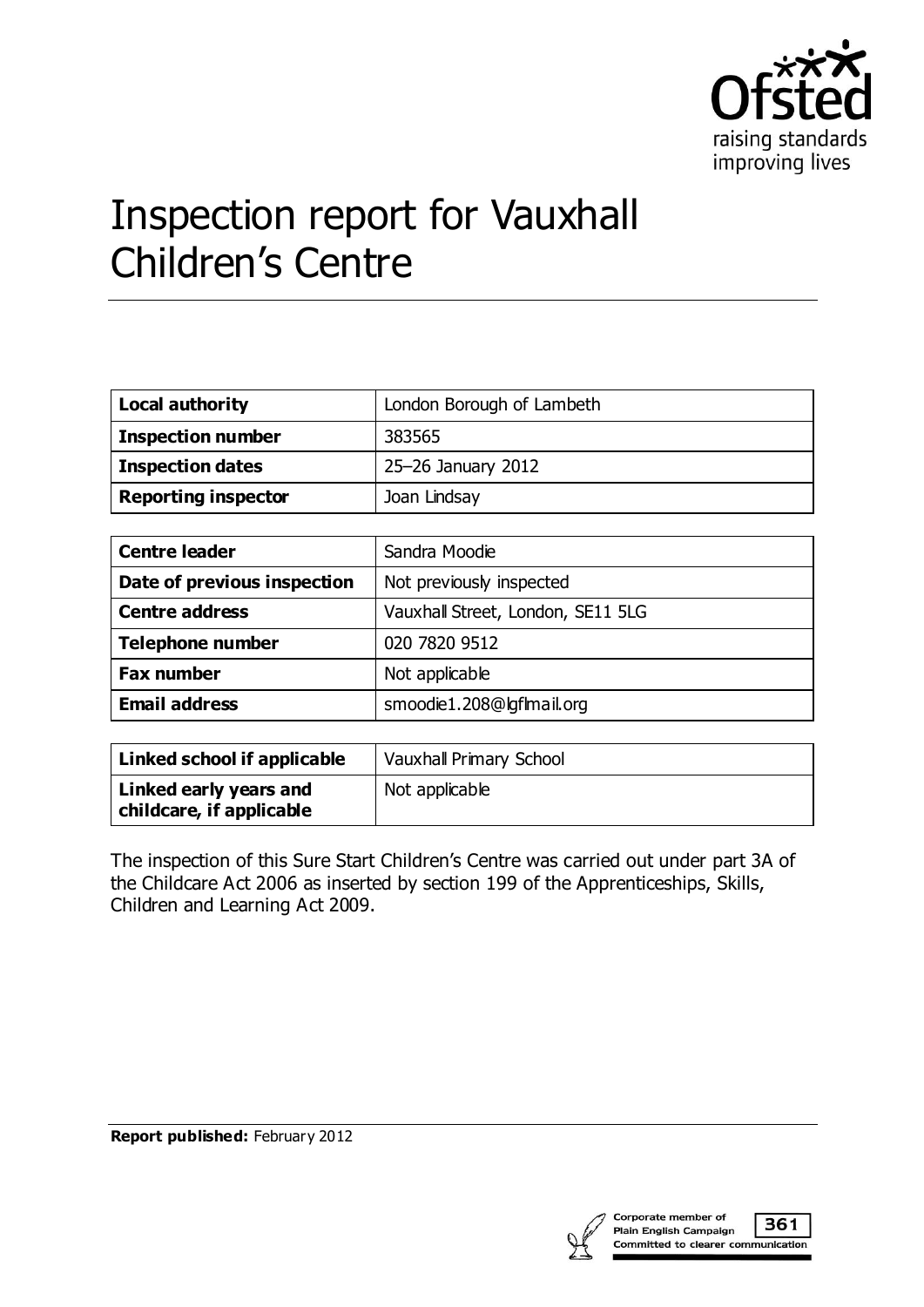The Office for Standards in Education, Children's Services and Skills (Ofsted) regulates and inspects to achieve excellence in the care of children and young people, and in education and skills for learners of all ages. It regulates and inspects childcare and children's social care, and inspects the Children and Family Court Advisory Support Service (Cafcass), schools, colleges, initial teacher training, work-based learning and skills training, adult and community learning, and education and training in prisons and other secure establishments. It assesses council children's services, and inspects services for looked after children, safeguarding and child protection.

If you would like a copy of this document in a different format, such as large print or Braille, please telephone 0300 123 1231, or email enquiries@ofsted.gov.uk.

You may reuse this information (not including logos) free of charge in any format or medium, under the terms of the Open Government Licence. To view this licence, visit www.nationalarchives.gov.uk/doc/open-government-licence/, write to the Information Policy Team, The National Archives, Kew, London TW9 4DU, or email: psi@nationalarchives.gsi.gov.uk.

This publication is available at www.ofsted.gov.uk/publications/100080.

To receive regular email alerts about new publications, including survey reports and school inspection reports, please visit our website and go to 'Subscribe'.

Piccadilly Gate Store Street Manchester M1 2WD

T: 0300 123 1231 Textphone: 0161 618 8524 E: enquiries@ofsted.gov.uk W: www.ofsted.gov.uk

No.100080 © Crown copyright 2012

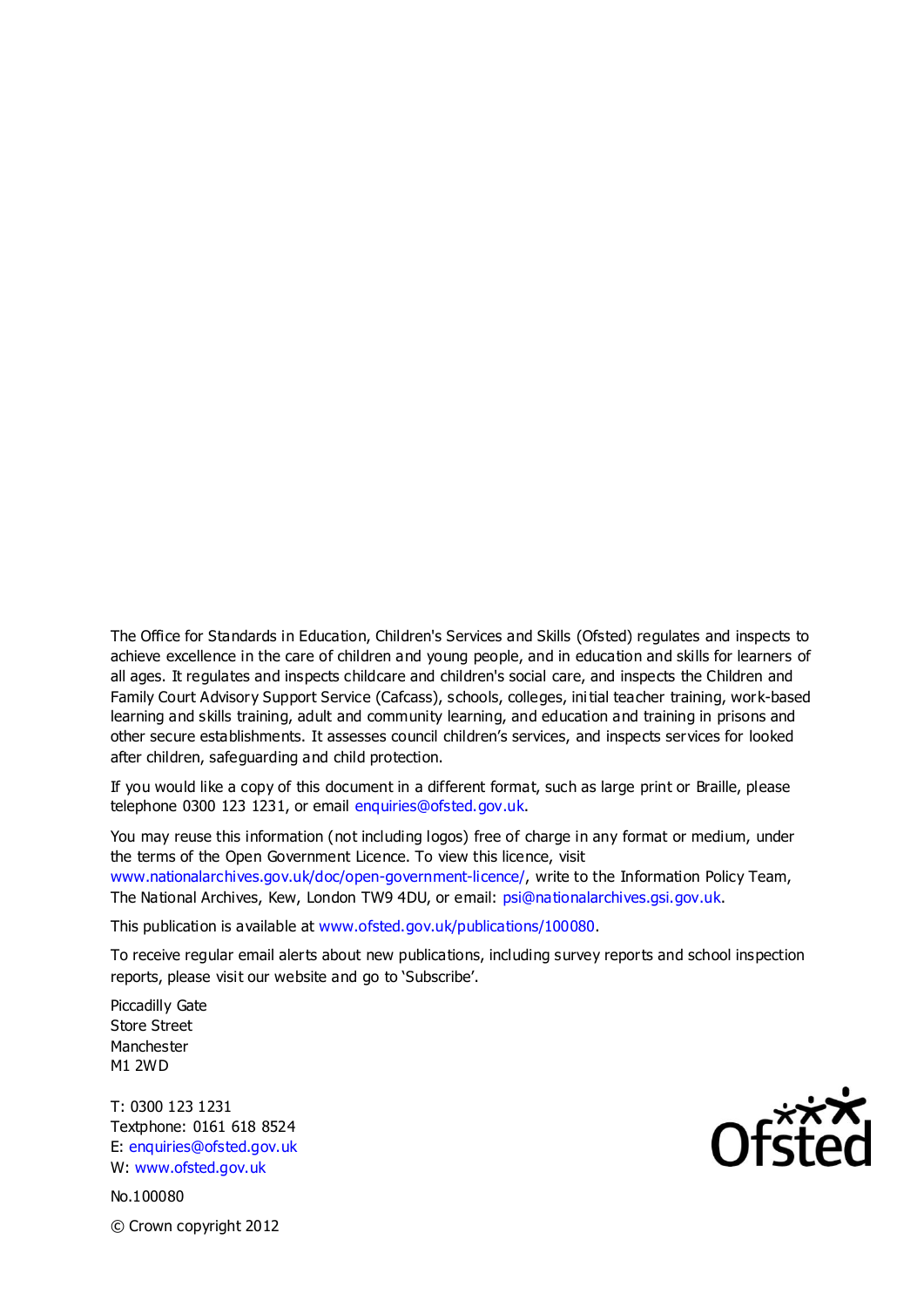

# **Introduction**

The inspection addresses the centre's contribution to:

- $\blacksquare$  facilitating access to early childhood services by parents, prospective parents and young children
- maximising the benefit of those services to parents, prospective parents and young children
- $\blacksquare$  improving the well-being of young children.

The report is made to the local authority and a copy is sent to the children's centre. The local authority may send the report to such persons it considers appropriate and must arrange for an action plan to be produced in relation to the findings in this report.

This inspection was carried out by an additional inspector and an early years inspector.

The inspectors held meetings with the centre manager and staff, senior leaders of the school, representatives from the local authority, the governing body and the advisory board. They also spoke to partner agencies, such as the health services, parents, carers and other users of the centre.

They observed the centre's work, and looked at a range of relevant documentation including the centre's improvement plan.

## **Information about the centre**

The centre was launched at the end of 2009 as a phase two centre and achieved full core purpose in March 2010 when the building officially opened. It is managed directly by the governing body of Vauxhall Primary School on behalf of the local authority. The centre is open all year on weekdays only, from 8.30am until 4.30pm It serves an area in the 20% most deprived nationally, with a high proportion of severely deprived households, particularly in relation to housing and services and environment scores.

There are 658 children under five in the reach area and 72% are registered at the centre. The majority of families come from minority ethnic backgrounds. Other groups include those from Portuguese and Spanish speaking communities. The proportion of White British families is 15%. The percentage of children aged 0 to 4 living in households dependent on workless benefits is well above the national average as is the number of eligible families benefiting from the childcare element of Working Tax Credit. Children's levels on entry to early years education across the reach area are well below those expected for their age.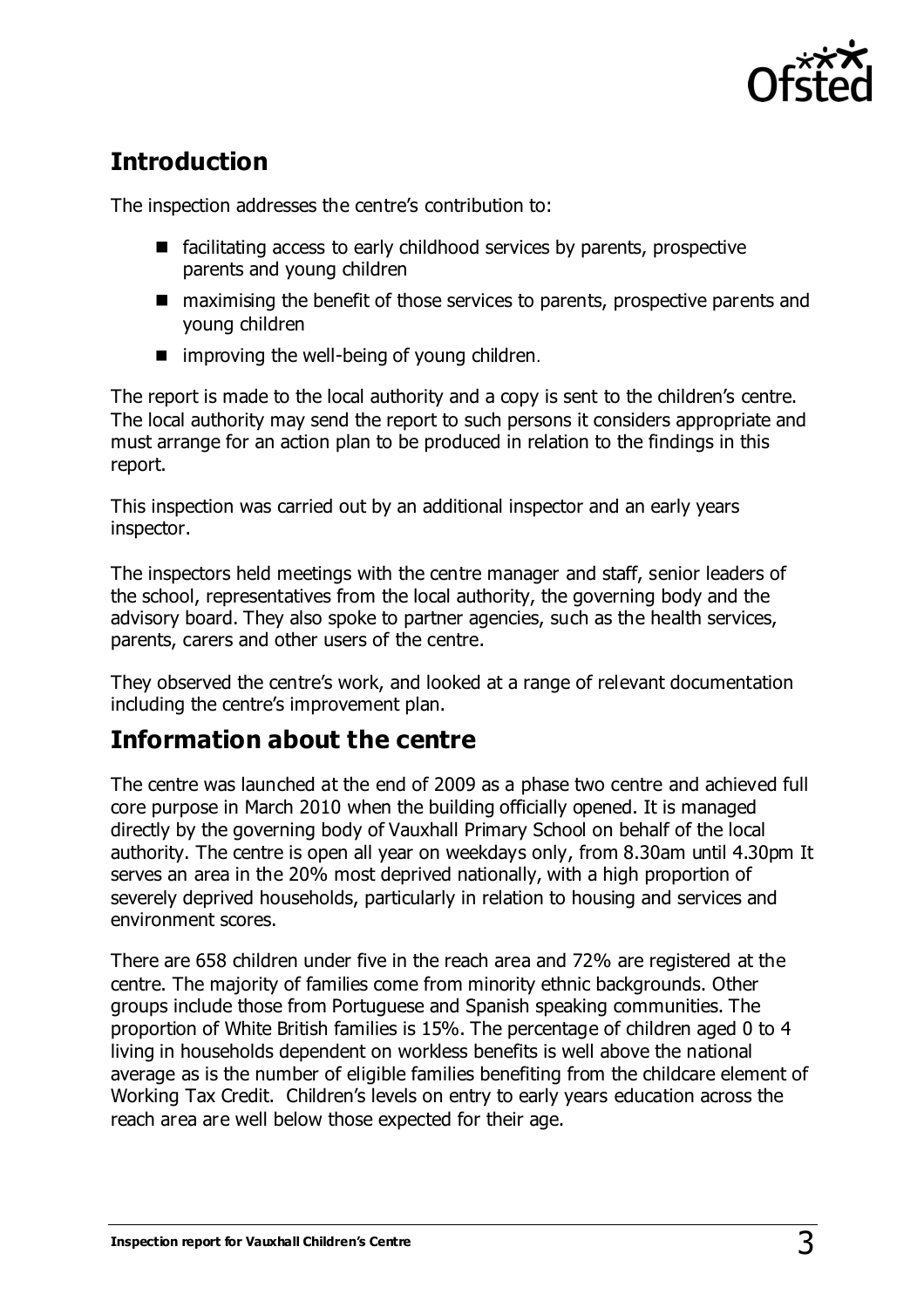

## **Inspection judgements**

**Grades: 1 is outstanding, 2 is good, 3 is satisfactory, and 4 is inadequate.**

#### **Overall effectiveness**

**The effectiveness of the children's centre in meeting the needs of and improving outcomes for families**

#### **Capacity for sustained improvement**

**The centre's capacity for sustained improvement, including the quality of its leadership and management**

| $\overline{\mathbf{2}}$ |  |
|-------------------------|--|
| $\overline{\mathbf{2}}$ |  |

## **Main findings**

Vauxhall Children's Centre provides a good service. In the relatively short time it has been fully open, it has had a positive impact on outcomes for those who use it. This is especially in relation to how well children learn and develop and are prepared for school, and enhancing various skills in adults. This is recognised by the families through common views, such as 'Children and adults are blooming' and, 'It has been like a backbone for me'. Staff are committed and caring and highly knowledgeable about the community and the specific groups that require their support, such as the high number who have no recourse to public funds.

There are already a good number of families registered with the centre and all target groups are represented. However, there are some target groups, such as fathers and lone parents, which are relatively under-represented. This is partly due to the short time that the centre has been fully operational, and because the centre only opens during the week. In addition, the 'Dates for the Diary' timetable is not always clear enough about who the sessions are aimed at.

Very strong links with a wide range of partner agencies have developed quickly and effectively so that support for often complex needs is available rapidly. Consequently, the provision is good and there are many examples of how families have been helped to improve their circumstances through good care, guidance and support. However, although there is clear evidence of the impact of the centre, the way some of that evidence is recorded and tracked is not consistent and not always easy to follow.

The building is warm, welcoming and secure and seen as a haven by many families. 'You get such an incredible welcome, they know your child's name', was a view that summed up many similar statements. The centre is very inclusive, with all who use it mixing and supporting each other well. There are high levels of respect shown, modelled by centre staff. 'Parent Ambassadors' are highly supportive and enthusiastic and involved well in the centre.

The senior leadership team of the school is fully involved in the management of the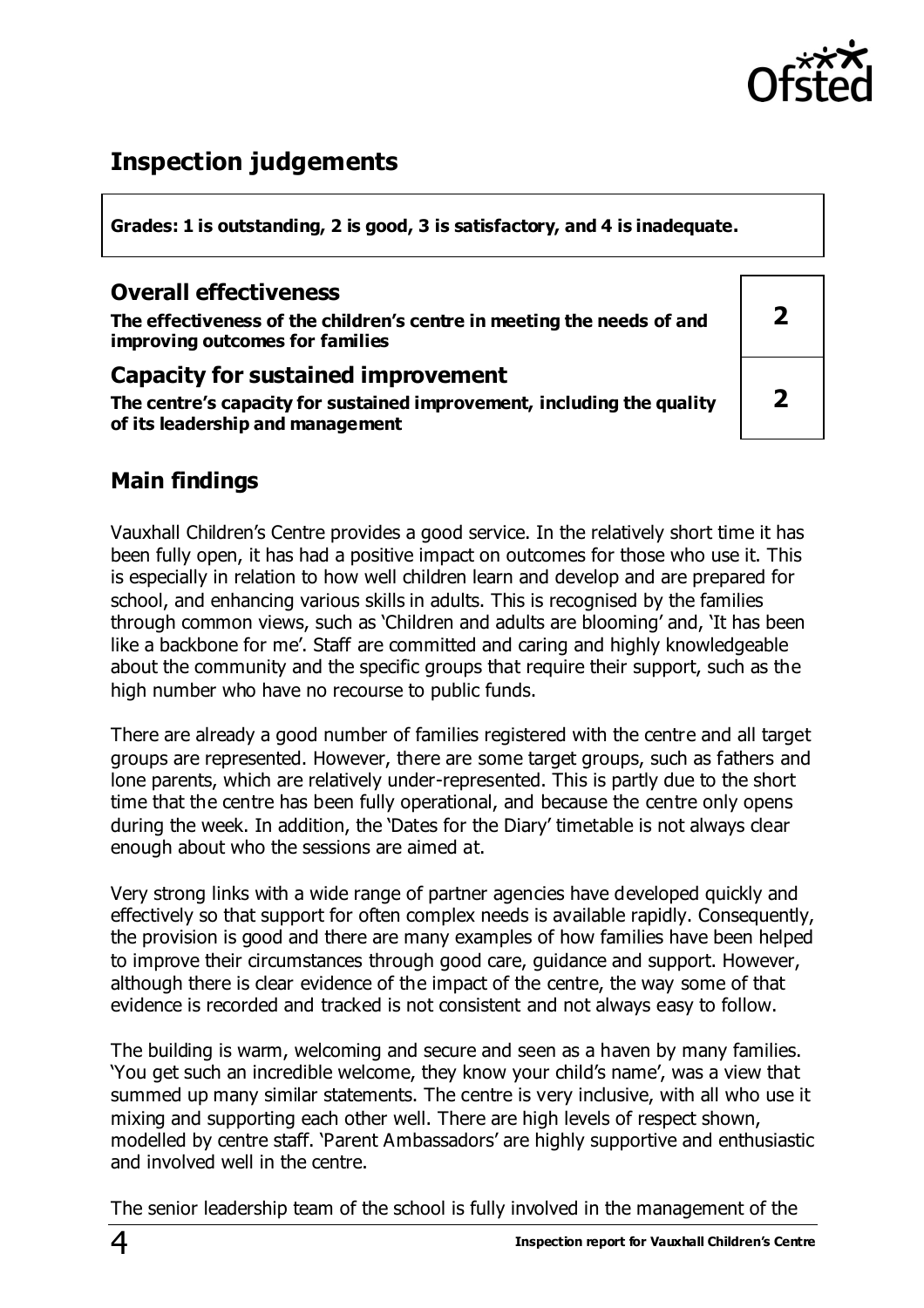

centre and they, along with the local authority and the centre manager, have worked effectively to improve outcomes. This is especially so for those considered to be the most vulnerable groups. There is a clear and accurate understanding of the centre's strengths and areas for development because self-evaluation processes are well established. Plans for future development have correctly identified priority areas and focus appropriately on extending the services to some under-represented groups. This demonstrates the clear commitment of all those involved and means there is a good capacity for sustained improvement.

#### **What does the centre need to do to improve further?**

#### **Recommendations for further improvement**

- Increase the numbers from some target groups who access the centre, such as fathers and lone parents, by:
	- reviewing centre opening hours
	- ensuring the timetable is clear about who the activities are aimed at.
- Implement a consistent and effective system to record and track the impact of the centre's short- and long-term work with families.

### **How good are outcomes for families? 2**

Childhood obesity levels are slightly above national averages but data are only available for the borough and relate to 2010. Consequently, the centre had not been open long enough to influence them. However, there is a strong focus on healthy lifestyles highlighted by the work done with Guys and St Thomas hospital nutritionists, baby clinics and postnatal cafes held in the centre and a focus on healthy snacks and outdoor play at centre activities. Consequently, families who use the centre have a clear understanding of how to lead healthy lives. Breastfeeding rates are well above national figures and immunisation rates are high. Families with mental health issues are well supported through 'Every Parent Matters Surgeries' and signposting to specific professional help and counselling.

All families using the centre feel safe there because they have high levels of trust in the staff. Specific parenting courses, such as 'Triple P' have given them a greater understanding of how to keep children safe, reinforced by 'Children's Safety Week' activities. Links with the community police officer and fire brigade enable parents and carers to understand how to safeguard their children in and out of the home. In addition, the centre's full involvement in supporting families subject to child protection plans and the use of the common assessment framework has led to positive outcomes for many of those children. Emergency hospital admissions in the area are relatively low.

Early years development is at the core of the centre's work and close links with the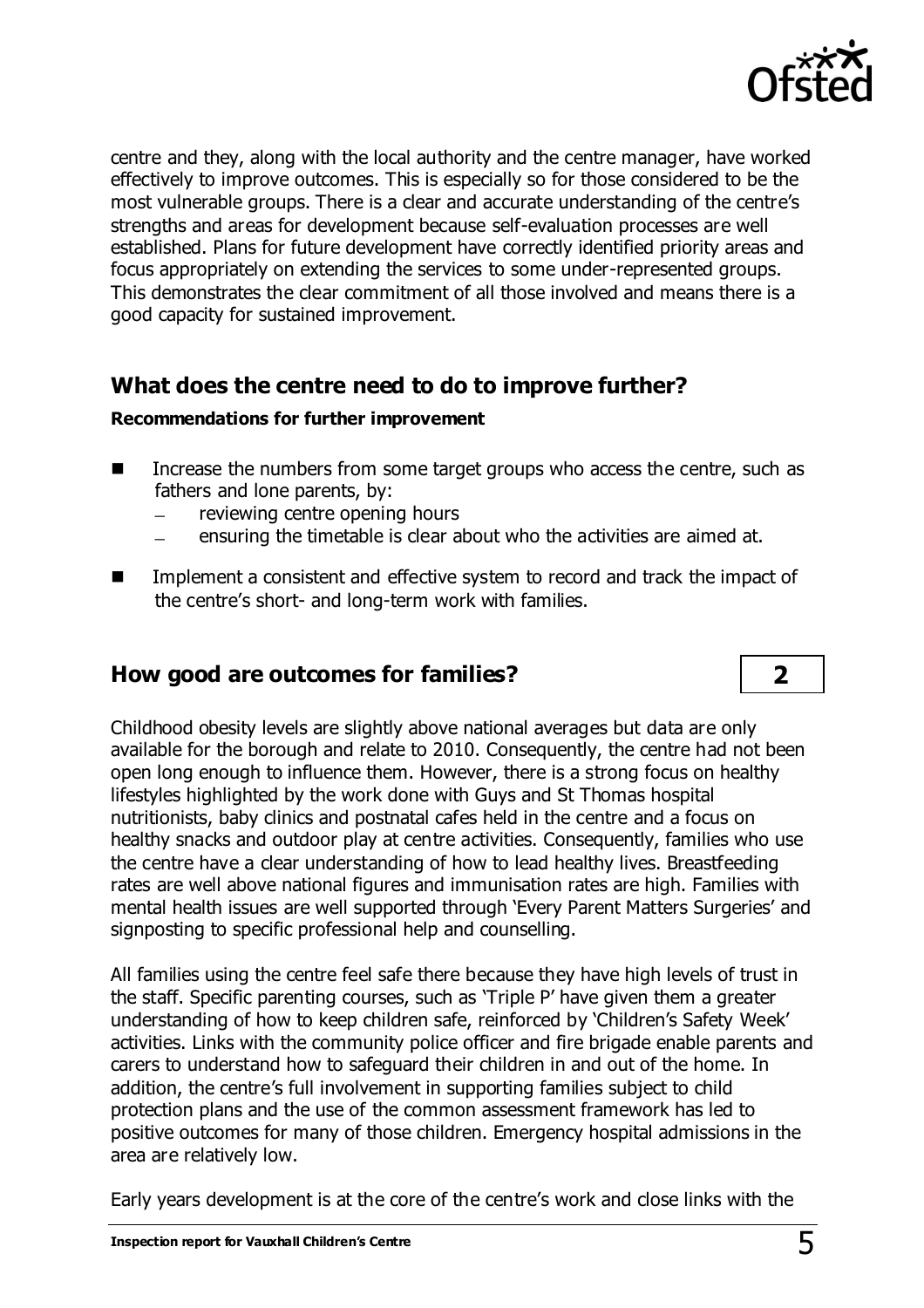

school have enhanced this, as has support to access two-year-old funding. Special transition 'Stay and Play' sessions enable children to move on smoothly to the next stage of their learning. Early Years Foundation Stage results improved significantly in 2011. Despite the achievement gap widening slightly from 2010 to 2011, it has narrowed overall over the last three years and is in line with national averages. Tracking of children who have accessed the centre when they move on to nursery and school show that they outperform those who had no contact, especially in their personal development. Parents and carers confirm this, with a typical view being, 'It's a brilliant stepping-stone for me and my children.' Children behave well in the centre and develop positive relationships with adults and each other.

The centre's work to develop adults' skills has been highly effective especially in relation to their parenting, English language acquisition and their personal development. Consequently, over a third of families using the centre are engaged in training, adult learning or relevant activities. This has led to notable outcomes in relation to returning to work, training or education and hence their economic stability. Many parents and carers report an increase in their confidence enabling them to take on roles in the centre such as 'Parent Ambassadors'. Although there are few formal volunteers in the centre at present, parents and carers do make a good contribution to the centre and are keen to do more. Parent and carer governors and representatives on the advisory board ensure families' views are put forward and taken into account. The centre has also been effective in encouraging participation in community projects, such as the 'Gasworks Art Project', and through hosting events, for example 'Black History Month' and 'Your Community Matters' surgeries.

These are the grades for the outcomes for families:

| The extent to which children, including those from target groups, are physically,<br>mentally and emotionally healthy and families have healthy lifestyles                                                                |  |
|---------------------------------------------------------------------------------------------------------------------------------------------------------------------------------------------------------------------------|--|
| The extent to which children are safe and protected, their welfare concerns are<br>identified and appropriate steps taken to address them                                                                                 |  |
| The extent to which all children and parents, including those from target groups,<br>enjoy and achieve educationally and in their personal and social development                                                         |  |
| The extent to which children engage in positive behaviour and develop positive<br>relationships, and parents, including those from target groups, contribute to<br>decision-making and governance of the centre           |  |
| The extent to which children are developing skills for the future, and parents,<br>including those from target groups, are developing economic stability and<br>independence including access to training and employment. |  |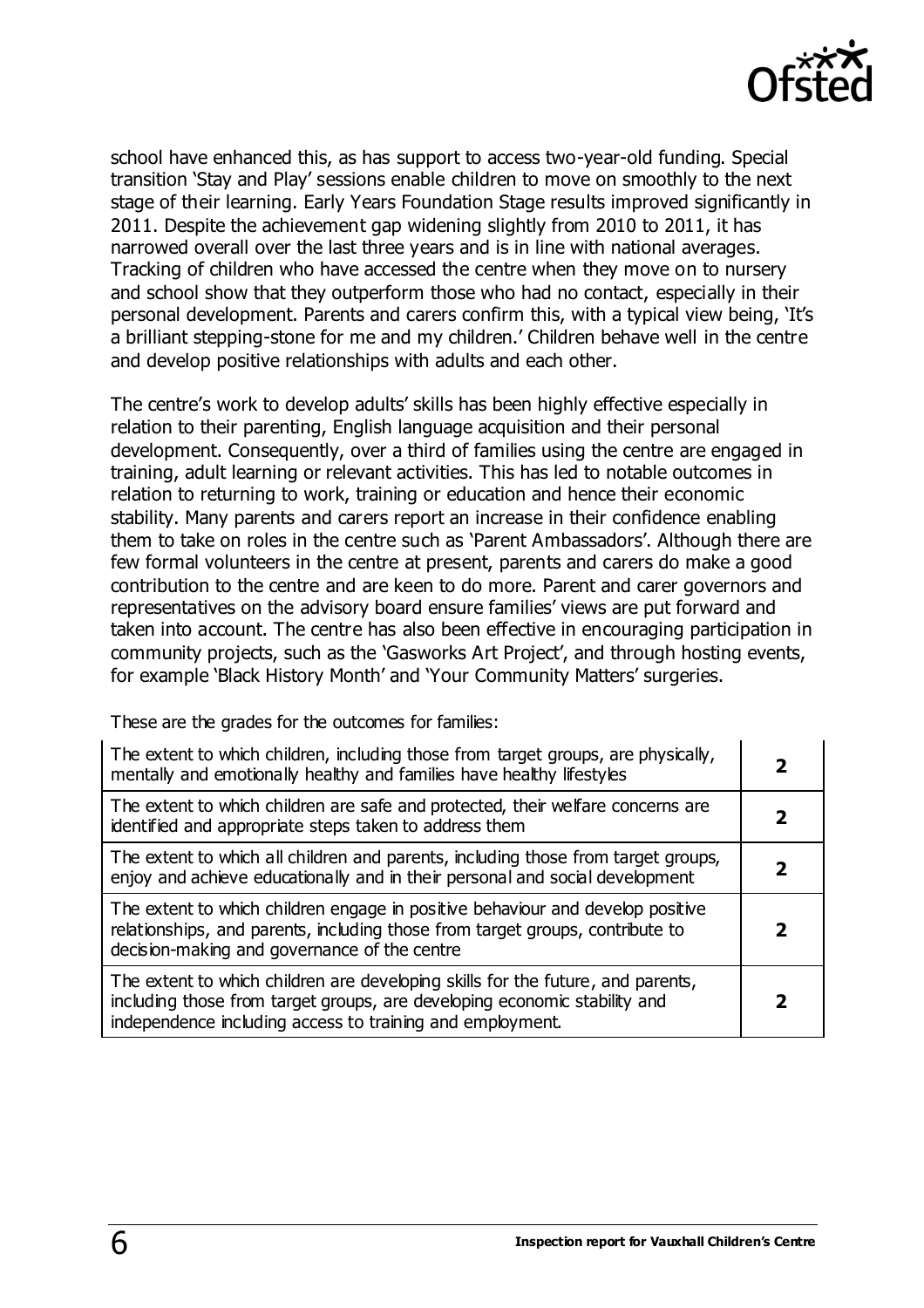

#### **How good is the provision? 2**

Centre staff have a clear understanding of the local community and specific needs of the most vulnerable groups, such as those without recourse to public funds and where there are language and communication difficulties. Services are adapted to meet need, for example, through putting on additional English for speakers of other languages (ESOL) courses and setting up a basic course to support families wishing to follow a career in childcare. However, there are some target groups that are under-represented, such a fathers and lone parents. The centre has been successful in engaging some young fathers through the specific work of the St Michael's Fellowship but the weekday opening hours limit accessibility for others and for those who work. In addition, the centre does not record and review its intervention and support in a consistent manner.

Achievement is celebrated well through awarding certificates and raising the aspirations of families who use the centre, especially of those most lacking in confidence and self-esteem. Trips to the theatre, seaside, museums and parks extend families' experiences well. Parents and carers report that their children's learning and development have improved significantly through contact with the centre.

The quality of care, guidance and support has been enhanced by effective outreach work, not only from the centre staff but also through specialist work, such as for children with disabilities. The centre has been particularly successful in supporting families with multiple and complex needs and helping those in times of crisis, for example, those with mental health problems or to escape an abusive relationship. Close working links, such as with the 'Stockwell Partnership' to support Arabic and Portuguese families, ensure specific groups are assisted to gain appropriate advice and guidance on accessing services. This has a positive impact on outcomes for those families.

These are the grades for the quality of provision:

| The extent to which the range of services, activities and opportunities meet the<br>needs of families, including those in target groups      |  |
|----------------------------------------------------------------------------------------------------------------------------------------------|--|
| The extent to which the centre promotes purposeful learning, development and<br>enjoyment for all families, including those in target groups |  |
| The quality of care, guidance and support offered to families, including those in<br>target groups.                                          |  |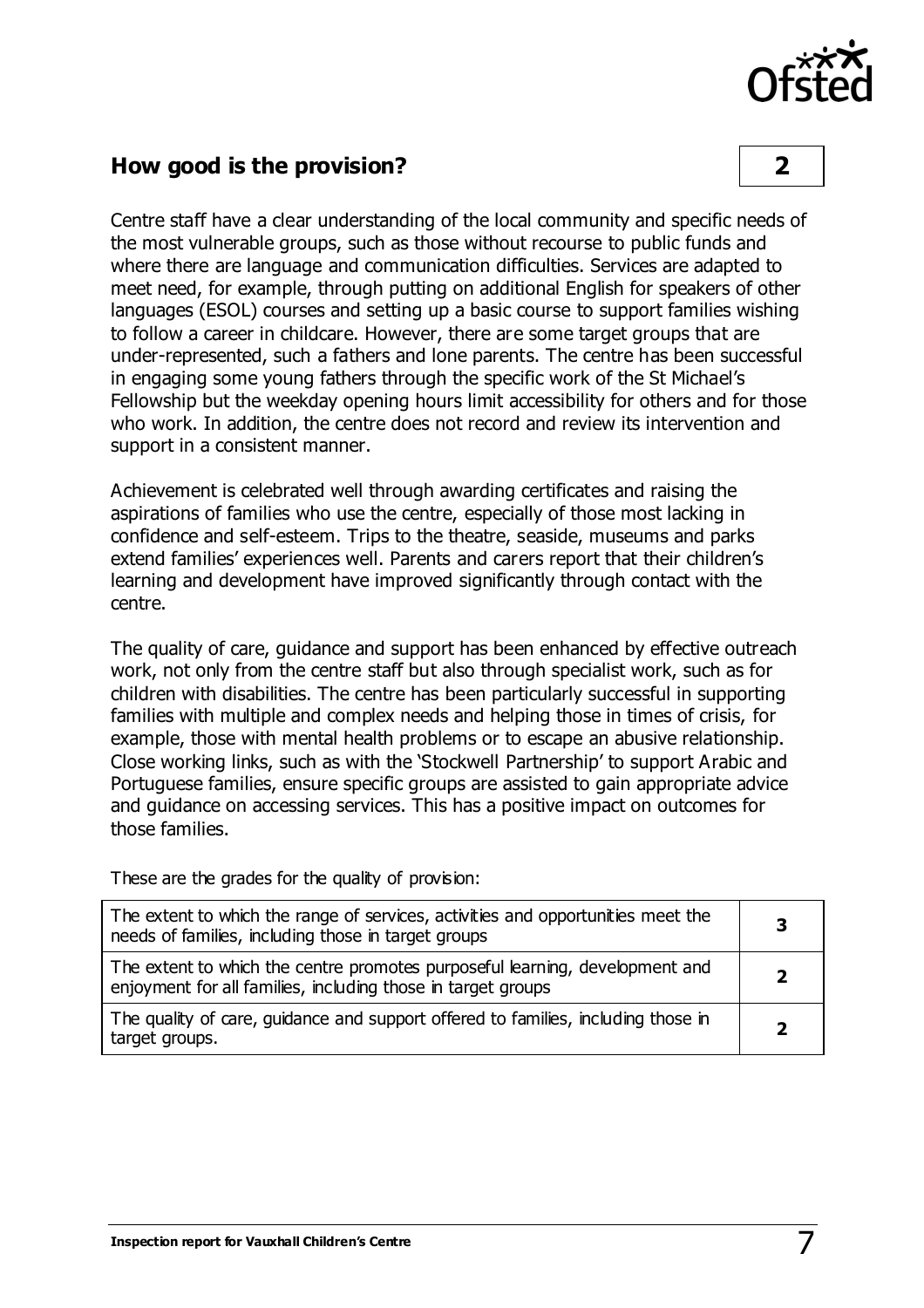

#### **How effective are the leadership and management? 2**

Governance arrangements are clear, as are roles of responsibility; the local authority supports and monitors the centre well. Different layers of management, such as the children's centre committee of the school governing body, the school senior leadership team and the joint advisory board covering three other children's centres, communicate effectively to ensure good levels of strategic management. The governing body has played an effective role in ensuring the centre's self-evaluation is rigorous and accurate although a similar process in relation to the centre's latest improvement plan is ongoing. This plan highlights appropriate key priorities but does not use data effectively to measure impact. Nevertheless well-integrated key partners, and families using the centre, are fully included in the development planning. Consequently, outcomes for families are good and improving.

Resources are managed effectively and the building is well used during the week so that the large majority of families in the area are being reached. The centre is particularly successful in engaging families where there is a disability or special educational need and also minority ethnic families. Teenage parents, though few in number in the local area, also access the centre's services. Staff resources are used well and the warm welcome that everyone receives has a positive impact on families' desire to keep coming to the centre and also to support the work it does. Consequently, the service gives good value for money.

The building is accessible to those with disabilities and special educational needs. It is highly inclusive and those who use it accurately reflect the community with the most vulnerable groups fully included. 'It's a common ground for everyone' was how families summed it up. The provision of a crèche has had a very positive impact not only on increasing the numbers who can participate in courses but also on children's development as they learn to part happily from their parents and carers and can enjoy the wealth of resources available at the centre. As a result of all of this, the centre is successfully narrowing the achievement gap for families, as the quality of their lives is improving, for example, through improved self-belief and confidence in helping them return to work and support the education of their children.

Safeguarding policies and procedures are strong and staff are well trained. All appropriate Criminal Records Bureau checks are carried out. The designated child protection coordinator is also the school's special educational needs coordinator and this means there is a constant exchange of information and continuing support for families when they move on to school. Staff, and especially the outreach worker, play an effective role in ensuring that assessments, including those under the Common Assessment Framework, are well informed. Consequently, children's interests are safeguarded well and the risk of harm reduced. Strong partnerships and a high level of information exchange play a significant role in the good safeguarding. For example, the centre is made aware of all children under five who are subject to child protection plans in the reach area, and joint home visits are carried out with the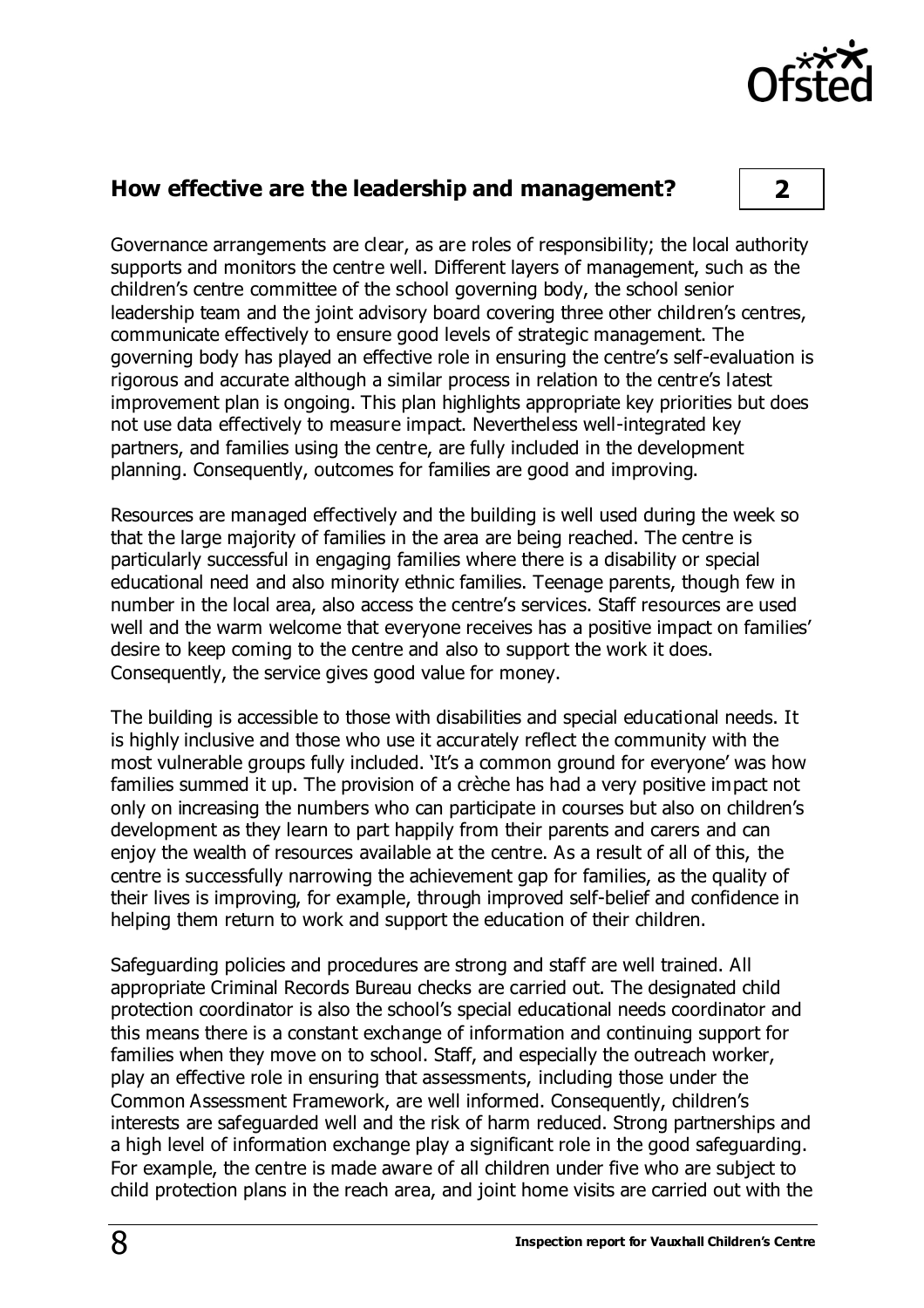

outreach worker and other agencies.

Other well-established and effective partnerships include those with the Baytree Centre to deliver ESOL classes and with the Toy and Book Library service which delivers 'Stay and Play' sessions with a strong focus on developing children's communication, language and literacy skills. Families benefit from good links with the speech and language specialists, whose joint work with the centre ensures effective early intervention and support. All of this contributes well to the good outcomes for families using the centre.

Families were particularly eager to share their positive views of the centre. This is also reflected in survey results that show 98% satisfaction levels and in the evaluation of courses and activities. Children's views are taken into account in relation to what activities they enjoy through observation. 'Parent Ambassadors' and those who represent the centre on the joint advisory board have good opportunities to shape the services offered, although some feel hampered by the perceived 'red tape' of personal checks that they feel stop them being more actively involved on a day-to-day basis.

These are the grades for leadership and management:  $\boxed{\phantom{a}}$  The extent to which governance, accountability, professional supervision and day  $\phantom{a}$ 

| The extent to which governance, accountability, professional supervision and day-<br>to-day management arrangements are clear and understood                           | 2 |
|------------------------------------------------------------------------------------------------------------------------------------------------------------------------|---|
| The effectiveness of evaluation and its use in setting ambitious targets which<br>secure improvement in outcomes                                                       | 2 |
| The extent to which resources are used and managed efficiently and effectively to<br>meet the needs of families, including those in target groups                      | 2 |
| The extent to which equality is promoted and diversity celebrated, illegal or<br>unlawful discrimination is tackled and the centre fulfils its statutory duties        | 2 |
| The effectiveness of the centre's policy, procedures and work with key agencies in<br>safeguarding children and, where applicable, vulnerable adults                   | 2 |
| The extent to which partnerships with other agencies ensure the integrated<br>delivery of the range of services provided by the centre to meet its core purpose        | 2 |
| The extent to which the centre supports and encourages families in the reach<br>area to engage with services and uses their views to develop the range of<br>provision | 2 |

### **Any other information used to inform the judgements made during this inspection**

None.

Any complaints about the inspection or the report should be made following the procedures set out in the guidance *Complaints procedure: raising concerns and* [making complaints about Ofsted](http://www.ofsted.gov.uk/resources/complaints-procedure-raising-concerns-and-making-complaints-about-ofsted) which is available from our website: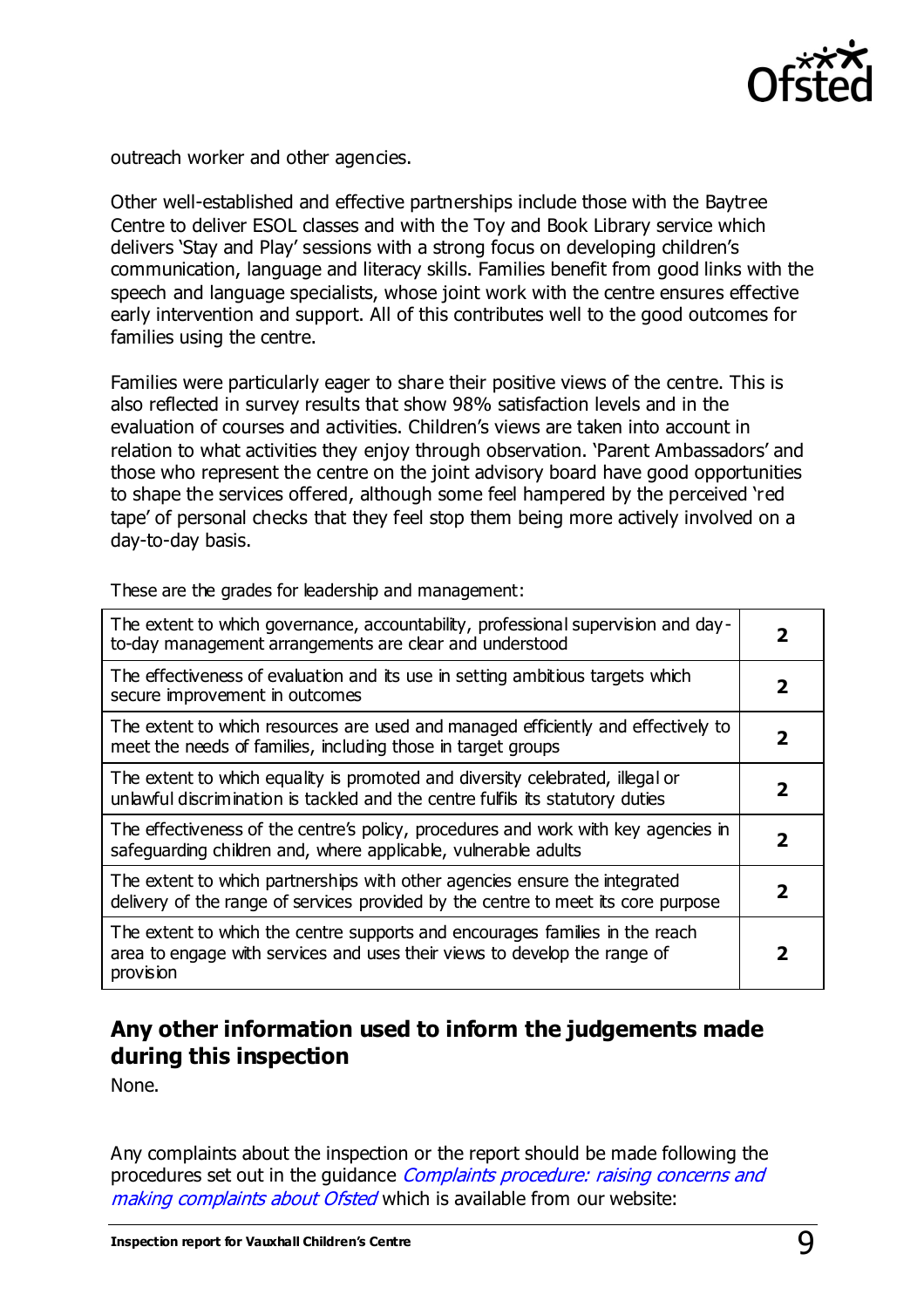

[www.ofsted.gov.uk.](http://www.ofsted.gov.uk/) If you would like us to send you a copy of the guidance, please telephone 0300 123 1231, or email [enquiries@ofsted.gov.uk.](mailto:enquiries@ofsted.gov.uk)

## **Summary for centre users**

We inspected Vauxhall Children's Centre on 25–26 January 2012. We judged the centre as good overall.

During our visit, we looked at your centre's improvement plan and numerous other documents. We spoke to a wide range of partner agencies working with the centre as well as staff, members of the governing body, the school senior leadership team and representatives from the local authority. We also visited several centre activities taking place during the inspection, such as the information and communication technology class, English class and 'Stay and Play' sessions and spoke to a substantial number of families using the centre.

Thank you for your participation in the inspection. It was very helpful to have your input. Views that summed up those of many we spoke to included: 'Children and adults are blooming' and the centre 'gave a lot of us a lot of motivation to do more'. Although the centre has only been fully open for a relatively short time, it is already having a positive impact on the families who use it, especially in relation to building confidence and skills to help improve your lives and the way children learn, develop and settle into school. 'It's a brilliant stepping-stone for me and my children' was a typical view. Families reap the benefits from having a better understanding of how to lead healthy lives and to keep children safe and help them learn.

The staff provide high levels of care, guidance and support because they know the specific needs of the local community well and also because there are s trong partnerships with many other agencies that can be called on quickly to provide the best support. This covers a wide range of needs, such as helping to learn English, develop skills to assist you to return to work and helping with children's needs, such as speech and language development. Because there is a high degree of trust in staff, everyone feels safe and welcome and this has a positive impact on the numbers who attend and the outcomes that result. 'You get such an incredible welcome, they know your child's name' summed up the opinion of many of you. However, although those who use the centre reflect the community it serves, there are some groups that are under-represented at the moment, namely fathers and lone parents. As a result, we have asked the centre to look at how it can make it easier for those groups to attend and to make sure the information available about the sessions makes it clear who they are aimed at.

Although the centre records the work it does for families, this is not always done in the most consistent or easy to follow way so that sometimes it is difficult to track the progress and benefits for families in the longer term. We have asked the centre to make improvements to the way the good work they do is recorded and measured so that the impact of this work can be seen more easily.